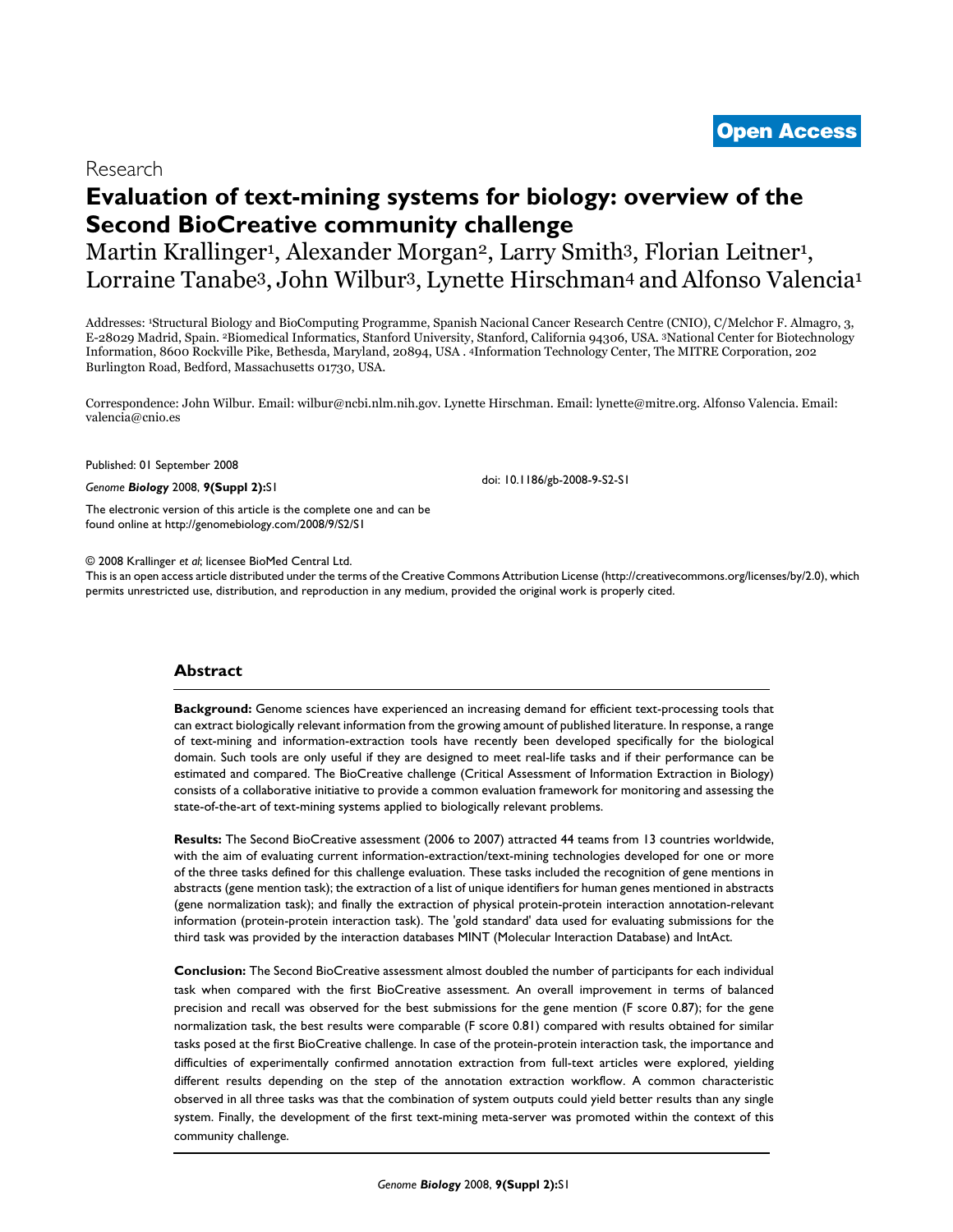# **Background**

Modern biology increasingly depends on the availability of computational tools to process, analyze, interpret, and integrate large collections of heterogeneous data. Bioinformatics systems are now routinely used for tasks such as analysis of genome sequences, protein structures, or interactions derived from publicly accessible databases. A considerable fraction of the existing data in biology consists of natural language texts used to describe and communicate new discoveries. Scientific papers constitute a resource with crucial importance for life sciences and the literature database PubMed stores around 16 million citations and receives over 70 million queries every month.

It is not just the general biology user who needs more efficient access to specific information contained in article collections; the literature also constitutes the primary knowledge resource that database curators use to derive manual annotations. This implies that most of the current functional information contained in biological databases has been extracted directly or indirectly from articles.

A range of recently implemented text mining strategies is currently available to facilitate more sophisticated biomedical literature processing. A survey of some of the most relevant applications can be found in this supplement to *Genome Biology* [1].

From the user perspective, it is often cumbersome to decide which application is the most suitable for a given problem without a proper benchmark study comparing their performance on a common data collection. An analogous scenario is encountered for experimental characterizations, in which alternative technologies can yield comparable results. A range of independent benchmark studies have been published comparing different bioinformatics systems, for instance for the prediction of signal peptides [2] or subcellular localization prediction methods [3]. Although these studies are practically useful for certain scenarios, they are often only suitable for very specific applications with no directly comparable results. Community challenges constitute an alternative strategy, which promote the development of tools assessed and compared on the basis of an impartial evaluation based on a common dataset. These are not only useful to determine the state-of-the-art in a certain field, based on specified tasks, but they also serve as a way to monitor improvements over time. In general, community assessments address the following issues:

1. Comparison of different methods and strategies on a common task.

- 2. Determination of the state of the art of a field.
- 3. Monitoring of improvements in the field.
- 4. Ability of the technology to meet real world needs.
- 5. Development of useful 'gold standard' data collections.
- 6. Exploration of meaningful evaluation strategies.
- 7. Promotion of community-based collaborative effort.

Figure [1](#page-2-0) provides an overview of some of the most relevant assessments that have been carried out in the bioinformatics and text-mining domains. Not all of the community challenges focus on determining the state-of-the-art of existing technologies. For instance, in the field of protein engineering, the aim of the Paracelsus challenge was to determine whether it was possible to transform the conformation of a globular protein into another by altering no more than half of the sequence [4].

Bioinformatics assessments are generally more concerned with comparing results from different computational strategies against experimentally generated data collections, such as protein structures resolved using x-ray crystallography or biochemically determined functional sites. For example, in the Critical Assessment of Techniques for Protein Structure Prediction (CASP) competition, the overall aim is to evaluate structural bioinformatics tools by comparing automatically predicted protein models based on sequence with the experimentally solved protein structures [5]. In case of the Genome Annotation Assessment Project (GASP) the goal was to score the performance of tools for finding protein coding genes and to determine the accuracy of automatic genome annotation systems [6].

A very active area of research has been the evaluation of strategies for automatically processing natural language by means of computational tools. The Message Understanding Conferences (MUCs) served as a framework to promote research in the information extraction domain, posing tasks such as the recognition of entity names or temporal expressions in text [7]. The Recognising Textual Entailment Challenge (RTE) [8] focused on inference, and whether one text was 'entailed' by (could be inferred from) another.

Reflecting the importance of literature data for biology, there have been several evaluations for text-mining and information retrieval strategies specifically for this domain. A Knowledge Discovery and Data Mining (KDD) Challenge Cup task in 2002 [9] focused on prioritizing articles for curation in Fly-Base, based on presence of experimental evidence for gene expression in the articles. One of the main goals of the Text Retrieval Conference (TREC) Genomics track was to evaluate information retrieval and question answering systems for biomedical topics [10]. Other assessments have included the Genic Interaction Extraction Challenge (LLL05) for extracting genetic interactions from PubMed abstracts [11] and the Bio-Entity Recognition task of the BioNLP/NLPBA work-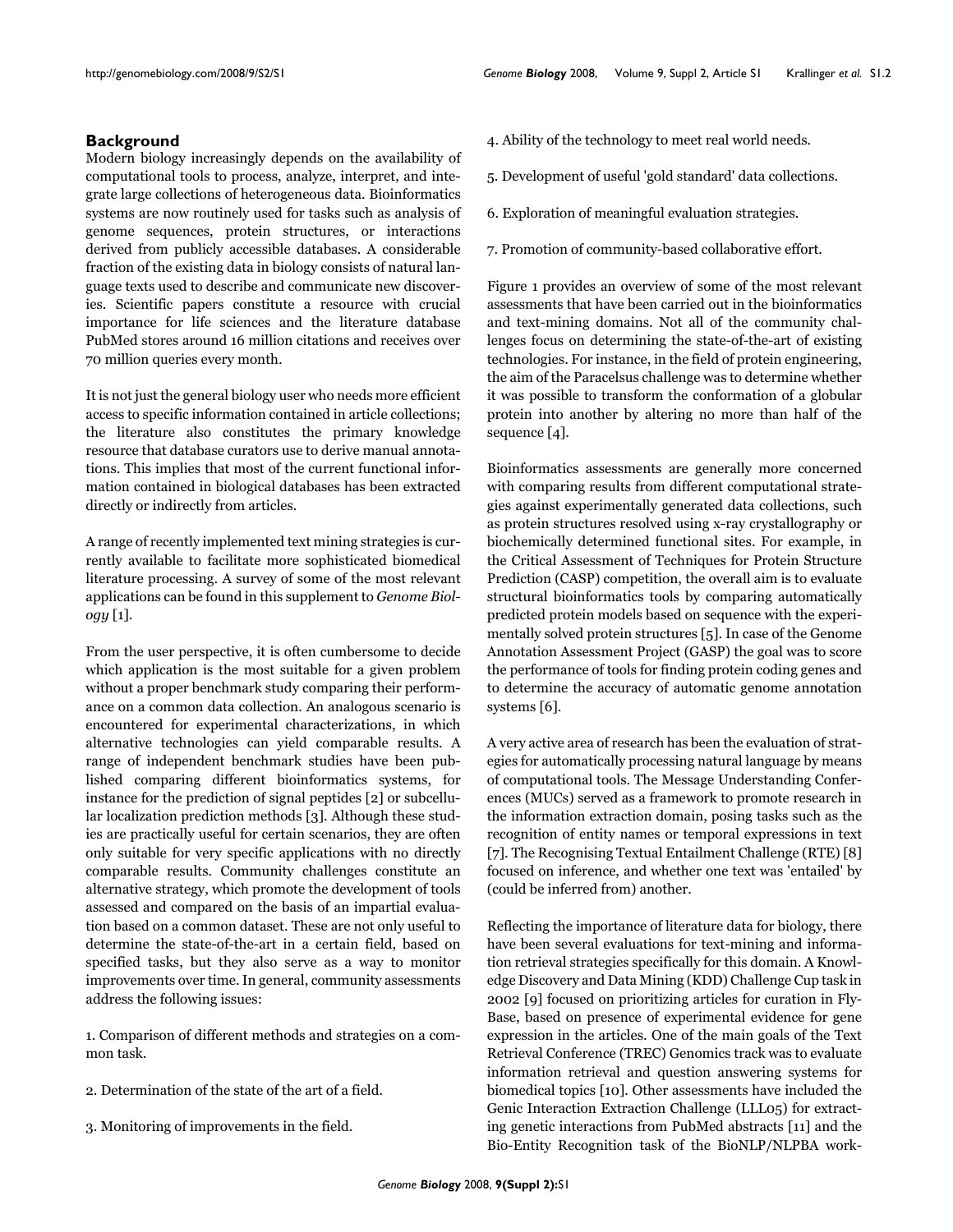<span id="page-2-0"></span>

#### Figure 1

Community evaluations: from bioinformatics to NLP. CAMDA, Critical Assessment of Microarray Data Analysis; CAPRI, Critical Assessment of PRediction of Interactions; CASP, Critical Assessment of Techniques for Protein Structure Prediction; GASP, Genome Annotation Assessment Project; IE, information extraction; IR, information retrieval; JNLPBA, Joint Workshop on Natural Language Processing in Biomedicine and its Applications; KDD, Knowledge Discovery and Data Mining; LLL, Learning Language in Logic; MUC, Message Understanding Conference; NLP, natural language processing; DREAM, Dialogue on Reverse Engineering Assessment and Methods; RTE, Recognising Textual Entailment Challenge; SEMEVAL, Semantic Evaluations; SENSEVAL, Evaluating Word Sense Disambiguation Systems; TREC, Text Retrieval Conference.

shop, which is concerned with the detection of concepts of biological interest, such as genes and proteins [12].

## **BioCreative**

The BioCreative (Critical Assessment of Information Extraction systems in Biology) challenge evaluation is a communitywide effort for the evaluation of text-mining and information extraction systems applied to the biological domain. The goal of BioCreative has been to pose tasks that will result in systems that can scale for use by general biology researchers or more specialized end users such as annotation database curators. An important contribution of BioCreative has been the creation of shared gold standard datasets, prepared by domain experts, for the training and testing of text mining applications. These collections (and the associated evaluation methods) represent an important resource for continued development and improvement of text-mining applications.

## **BioCreative I**

The first BioCreative challenge evaluation, carried out during 2003 to 2004, was organized through collaborations between different groups from the text-mining, biological database, and bioinformatics domains [13]. Participants had to provide submissions for two tasks; the first one related to the identification of gene mentions in text (task 1A) [14] and linking gene database entries to PubMed abstracts (task 1B) [15]. The second assignment was related to the extraction of human gene products with annotations of Gene Ontology terms supported by textual evidence passages [16].

## **BioCreative II**

Because of strong interest in the results of first BioCreative, a second BioCreative challenge was organized during the period from 2006 to 2007 with three tasks. The gene mention (GM) task (similar to the first BioCreative task 1A) focused on the identification of gene and protein names in PubMed abstracts. The gene normalization (GN) task (similar to task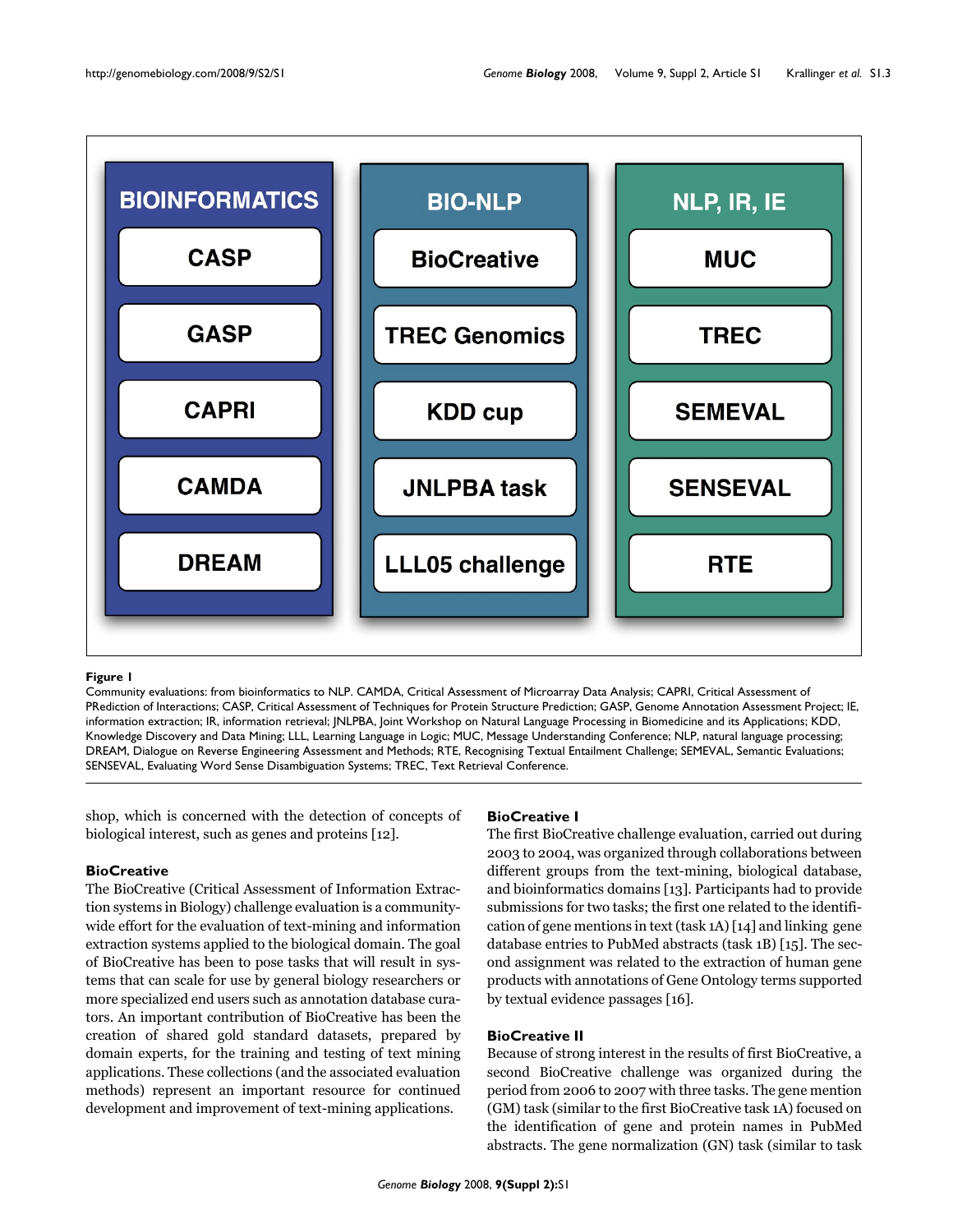

#### **Figure 2**

BioCreative II tasks. This figure illustrates the basic processing steps covered by the tasks and subtasks posed in BioCreative II. Note that not all of the data collections were aligned (the gene mention [GM], gene normalization [GN], and protein-protein interaction [PPI] tasks used different document collections). **(A)** Preprocessing of full-text articles was provided in different commonly available formats including HTML, PDF, and automatic plain text conversions from these formats was covered by the interaction pair subtask (IPS), interaction method subtask (IMS), and interaction sentences subtask (ISS). The detection and ranking of abstracts relevant for a given biological topic (in this case protein-protein interactions) was part of the interaction article subtask (IAS). **(B)** Labeling text with bio-entities of interest was part of the GM task, in which participants had to find gene and protein mentions automatically. **(C)** To provide direct links of abstracts and full-text articles to database entries, a process often called protein or gene normalization was part of the GN and IPS tasks, respectively. **(D)** Extraction of specific biological relation types (physical protein-protein interactions) was addressed in the IPS, together with the detection of experimental interaction detection methods used for characterizing these interactions. For human interpretation, retrieval of evidence passages summarizing a particular biological association is crucial. This aspect was addressed in the ISS. Different participating systems were evaluated and compared based on test data collections released by the BioCreative II organizers. To allow integration of different strategies, the BioCreative MetaServer (BCMS) was developed.

1B in the first BioCreative) evaluated linkage of abstracts to biological database records, focused on listing EntrezGene identifiers for human genes and proteins mentioned in abstracts. Finally, the protein-protein interaction (PPI) task assessed the performance of text-mining systems for extracting from the literature evidence of protein-protein interactions suitable for database curation (figure 2 shows a general overview of the posed tasks).

For each task, a training data collection was made available to [allow system development by the participating groups. After](http://bcms.bioinfo.cnio.es) a training period, registered participants obtained a test data[set, for which they had to submit results within a relatively](http://bcms.bioinfo.cnio.es)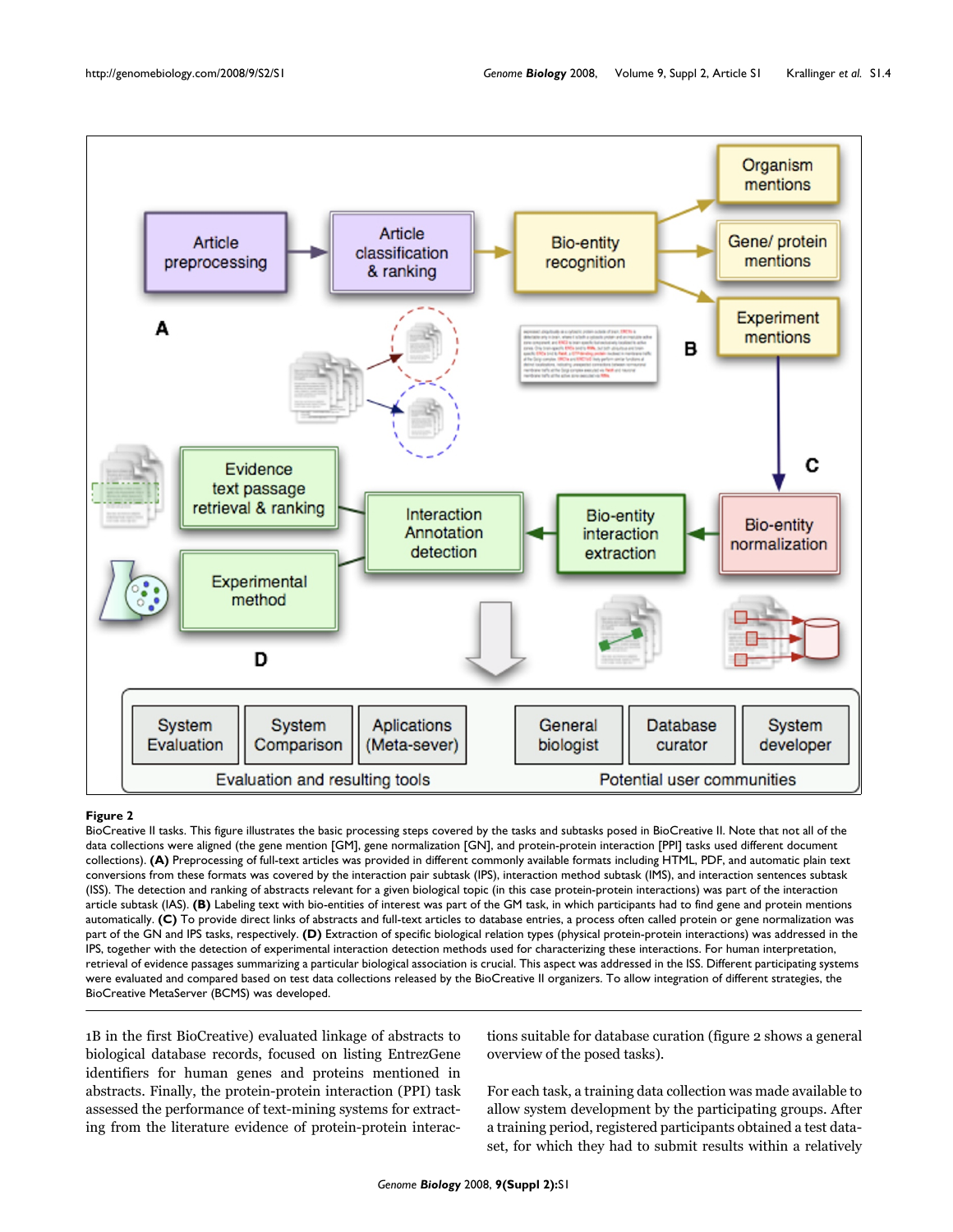[short period of time \(to avoid any manual result generation\).](http://bcms.bioinfo.cnio.es) The participating teams provided their automatically generated test set submissions for evaluation. These submissions were then scored against the gold standard data produced by human annotators; these manual annotations were kept blind (were not available) to the participating teams before the submission deadline, to guarantee fair assessment. The agreement between human experts (inter-annotator agreement) was assessed [17] to estimate the difficulty of the GN task. Each participating team could submit up to three runs for any of the subtasks. For the GM and GN tasks, we examined relative improvement with respect to the previous BioCreative. For these tasks, we also estimated that combining multiple participant submissions into a single consensus prediction could improve the overall performance. A question of practical importance is the availability of online text-mining metaserver resources, especially ones that can integrate the consensus output from several online systems. A major outcome of the BioCreative II challenge is that the Spanish National Cancer Centre (CNIO) has hosted the first text-mining metaserver for biology, integrating systems and/or services made available by BioCreative participants. The BioCreative Metaserver can be accessed at: http://bcms.bioinfo.cnio.es.

# **Results**

## **Gene mention task**

A total of 21 teams participated in the GM task of BioCreative II. This task was coordinated by John Wilbur, Larry Smith, and Lorrie Tanabe from the National Center for Biotechnology Information (NCBI). Its goal was to evaluate systems that find mentions of genes and proteins in sentences from PubMed abstracts. The training corpus was based on sentences manually labeled with gene and protein mentions from the training and test data collections of task 1A (BioCreative I). The test data for BioCreative II consisted of a total of 5,000 new blind sentences, for which the participating teams had to provide the substrings corresponding to gene or protein names. The submissions were evaluated against the manually labeled mentions, and scored on the basis of precision, recall, and F score (balanced precision and recall). Overall, the results improved with respect to comparable results from BioCreative task 1A; the highest F measure went from 0.822 in task 1A of BioCreative I to 0.872 in BioCreative II. This difference is significant, provided that one assumes that the changes to the annotations of the corpus made between Bio-Creative I and II have had no effect on performance. In a series of experiments, the organizers also estimated system performance of various weighted combinations of the participating systems. The best composite system achieved an F measure of 0.905; this system included the results from all 21 systems and demonstrated that even submissions from lowperforming systems contributed to increased performance of the composite system [18].

#### **Gene normalization task**

The GN task was organized by Alex Morgan (MITRE/Stanford University) and Lynette Hirschman (MITRE), with 20 teams participating. The task focused on providing direct links between text (PubMed abstracts) and actual gene and protein records in existing biological databases, which is a crucial step in annotation extraction. This task was similar in design to task 1B in the first BioCreative, with the difference that in BioCreative II the focus was on human genes/proteins, whereas for the first BioCreative the linking was done for three model organisms (yeast, mouse, and fly). The task required that, for each PubMed abstract, a participating system return the list of unique EntrezGene identifiers of human genes or proteins mentioned in the abstract. The organizers provided, as training data, a collection of 281 PubMed abstracts manually mapped to human EntrezGene identifiers. The blind test corpus consisted of 261 abstracts manually annotated and then carefully reviewed. The best result obtained for the human gene normalization task was an F score of 0.81, which was comparable to the scores for mouse (0.82) and fly (0.79) from BioCreative I task 1B. In line with the GM task, a composite system created by weighting contributions of all participating systems performed higher than any single system, yielding an F score of 0.92 [17].

#### **Protein-protein interaction task**

The aim of the PPI task was to evaluate the performance of text-mining tools on the automatic extraction of physical protein-protein interaction annotations from the literature, as compared with manual annotations generated by interaction database curators that were used as a gold standard. Martin Krallinger and Alfonso Valencia from CNIO co-ordinated this task, whereas the expert curated training and test data were provided by two extensively used protein-protein interaction databases: the Molecular Interaction Database (MINT) and the IntAct database [19]. In general, annotations entered into these databases require the presence in a publication of explicit experimental evidence supporting a given biological association. Both interaction databases used a common annotation standard, namely the Proteomics Standards Initiative Molecular Interaction (PSI-MI) data exchange format. Both databases also rely on experienced domain experts for extracting manual curations from the literature and conduct exhaustive curation of a collection of journals. Inspired by the manual curation workflow, the PPI task was structured into four subtasks, each focusing on a particular aspect of the underlying curation pipeline. A total of 26 different teams participated in one or more of the PPI subtasks.

#### *Interaction article subtask*

The interaction article subtask (IAS) addressed the first step in many biology literature review tasks, namely the retrieval/ classification and ranking of relevant articles according to a given topic of interest. The aim here was to classify a collection of PubMed titles and abstracts based on their relevance for the derivation of protein-protein interaction annotations.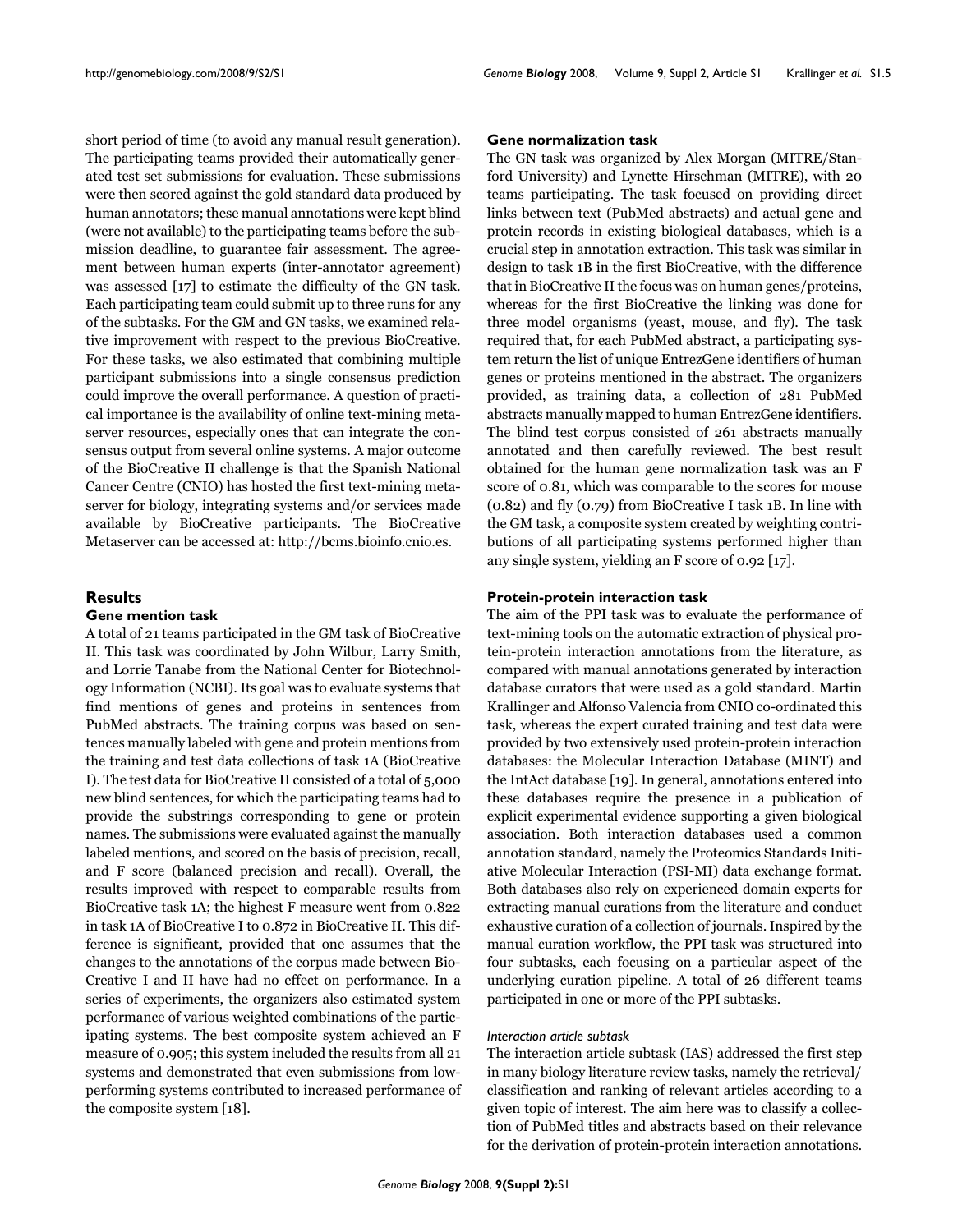A total of 19 distinct teams participated in this task. The training data consisted of a set of labeled PubMed records; 3,536 were labeled as relevant for protein interaction annotation based on the fact that their corresponding full-text articles had been used to derive annotations by MINT and IntAct; for negative examples, a set of 1,959 abstracts was used that had been judged as not containing relevant information by the IntAct or MINT teams. The test set consisted of 338 relevant abstracts and 339 nonrelevant abstracts from the recent curation activities of the IntAct and MINT groups. The highest scoring systems achieved an F score of 0.78. This is comparable to results from an earlier KDD Challenge Cup task for ranking articles for Flybase curation, which also reported an F measure of 0.78 [9].

#### *Interaction pair subtask*

The interaction pair subtask (IPS) required the extraction of a nonredundant list of binary protein-protein interaction pairs for each given full-text article. Each interactor protein had to be identified in terms of its corresponding SwissProt database identifier. Only those interaction pairs for which an experimental characterization was described in the article were considered correct (annotation relevant). The training data consisted of the annotations from a set of 740 documents previously curated by either MINT or IntAct. The blind test set comprised a total of 358 full-text documents curated by MINT or IntAct and withheld from release until after the Bio-Creative evaluation.

Of the 16 teams providing submissions for the IPS, the highest scoring system achieved a precision of 0.39, recall of 0.31, and a balanced F score (macro-averaged) of 0.29. A test subset using only articles containing exclusively SwissProt identifiers (eliminating articles containing interactor proteins with provisional identifiers found only in Translated EMBL [TrEMBL]) made recall somewhat easier, marginally improving the F score; the best performance using only SwissProt was precision of 0.37, recall of 0.33, and a macro-averaged balanced F-score of 0.30.

The interactor protein normalization task turned out to be much more difficult than the GN task; the best scoring team obtained an F measure of 0.52, as compared with around 0.8 for human gene normalization. It is clear that performance on multispecies protein normalization was a major technical obstacle for the IPS. Interestingly, because each interaction required the association of a pair of interacting proteins, the F measure of 0.3 was perhaps slightly higher than would have been expected.

#### *Interaction sentences subtask*

The interaction sentences subtask (ISS) required the identification of the best evidence passage (up to three sentences) describing each experimentally characterized interaction mentioned in a full-text paper. To create the gold standard, the curators from MINT and IntAct identified the most informative passage for each interaction from the full-text article, as part of their curation of the final test set. Participants could nominate up to five (ranked) passages for each extracted interaction. Results were scored by string comparison (using a sliding window) between the passages selected by the curator against those nominated by each system. Of the 11 participants, the most accurate strategy nominated 361 passages, of which 70 (19%) corresponded to curated ones. The highest recall system nominated 7,526 (ranked) passages of which 343 were correct. However, these scores are artificially low since some of the system nominated passages contained useful information even when they were not judged to be the most informative passage.

#### *Interaction method subtask*

Knowledge of the experimental methodology supporting a given biological interaction is of particular practical relevance because it provides a qualifier for the associated evidence. The two teams submitting results for the interaction method subtask (IMS) had to identify the experimental method(s) used to determine the protein-protein interactions described in the test set articles. An interaction detection method had to be mapped to its corresponding Molecular Interaction ontology code. Two scores were computed to evaluate the performance of the interaction method association extraction: exact matching to the ontology code and 'parent matching', which scored a match as correct if the submitted code was an exact match to the gold standard term or to its parent term in the Molecular Interaction ontology. The high F score for parent matching was an encouraging 65%; for exact match, the high score was 48%.

## **Discussion and conclusion**

The Second BioCreative community challenge evaluation successfully promoted the development, evaluation, and monitoring of text-mining strategies applied to biologically relevant tasks. This is reflected in the significant increase in number of participating teams with respect to BioCreative I, as well as in the collaboration with biological databases for providing useful data collections.

The BioCreative initiative is built upon a collaborative effort among researchers from heterogeneous domains, including biology, bioinformatics, and natural language processing. As a result, it has served as a common ground to exchange different views across these domains, making it possible to explore alternative approaches to biologically important tasks which can be approached by text-mining tools. Each of the tasks or subtasks was motivated by a series of practical applications; the analysis of the systems and their performance on these tasks has provided insights into the difficulty of the tasks as well as useful strategies to handle the tasks.

The GM task is important as a component for literature retrieval systems, as well as a component of gene normaliza-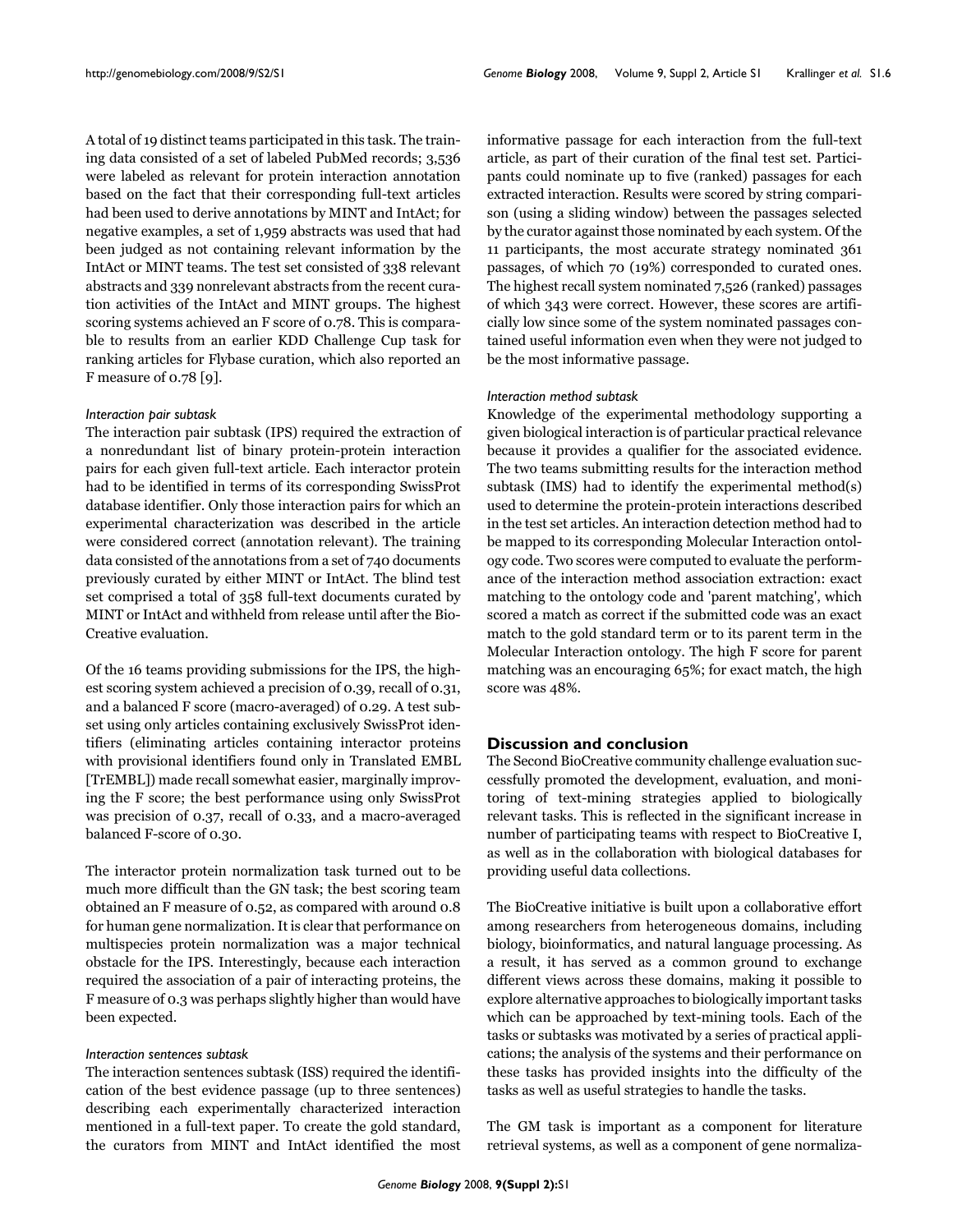tion tools (for example, in the GN task). Moreover, collection of new gene names can help to complete and extend gene and protein name collections in existing manually curated databases, especially for organisms whose genomes lack extensive manual support. One of the new features introduced for the BioCreative II GM task was recognition of gene mentions at the character level instead of the word token level, which facilitated the use of alternative word tokenization approaches or even recognition at the substring level instead of tokens. This is especially important when taking into account the inconsistent use of hyphens or other special characters in biomedical texts, which makes robust text tokenization difficult for this domain. Successful approaches to the gene mention task were based on machine learning techniques, particularly conditional random fields (CRFs). There was an overall improvement with respect to the results of Bio-Creative I, with the performance of the composite system approaching that of equivalent tasks in other domains, such as newswire texts. One issue that still remains unclear is whether a similar performance could be expected for full-text articles.

The importance of the GN task can be conceived from different viewpoints. The task supports a direct connection between mentions of genes and proteins within their textual context in the literature, through a unique database identifier, to sequence information in those databases. Therefore gene normalization tools are essential to link existing online literature repositories to biological databases, one of the main concerns of Semantic Web and data integration technologies for the biological domain. Gene and protein normalization is also a crucial first step toward the extraction of text-based annotations for these entities, such as their associations to controlled vocabulary concepts in ontologies such as Gene Ontology, as well as identification of protein interactions. The results of this task are encouraging, and by combining the various submissions using majority voting, an even better performance can be achieved. The results indicate that human genes are not particularly more difficult to normalize than mouse or fly genes, and that EntrezGene can be used effectively as a reference database. One of the limitations of the GN task design was that normalization was performed on abstracts restricted to human genes. This restriction resulted in an artificial scenario, because in practice the disambiguation and linkage of genes from different species, especially mouse and human genes, is required for real applications, such as seen in the interactor protein normalization task. Nevertheless, by using this controlled set-up, it has been possible to tease apart important aspects of gene normalization performance. This will inform our design of new tasks for subsequent evaluations.

The PPI task demonstrated the usefulness of abstracts for the initial selection of annotation relevant articles, but also that for the extraction of actual annotation associations - full-text articles are essential. Both the ranking of relevant articles as

well as the agreement between different systems may result in article prioritization systems that support more robust curation pipelines. For the development of such document categorization tools serving as annotation support, several aspects can affect performance: the curation strategy underlying the training and test article selection, the journal composition, language change over time (publication dates), and even abstract length. It also remains unclear how the implementations used for BioCreative II would scale up when applied to the whole PubMed database, which also hosts articles from other scientific disciplines.

To support the development of text-mining systems, it would be beneficial to the research community for database maintainers to record and make public additional information arising from the curation process, for example the set of articles reviewed and judged not relevant for curation, and the specific passages within a publication used by a curator to support an annotation.

There also remain important hurdles to the development and use of full-text processing tools, starting with issues related to article availability, copyright and data distribution, and extending to article format and encoding, which can influence whether efficient text processing is feasible. For the extraction of biological annotations such as protein interaction, gene and protein normalization is a crucial initial step. Several aspects will need to be explored in more detail in the future to improve gene normalization tools applied to fulltext articles, starting with the actual choice of the databases that should be used as a reference. Here, both SwissProt as well as EntrezGene are certainly valuable resources, especially for well studied genomes, but neither covers all the proteins (and their names or symbols) described in the literature. To overcome database incompleteness, human database curators often use bioinformatics sequence similarity based intermediate steps for the manual normalization to other resources such as TrEMBL, an aspect that is often neglected when comparing information extraction results to biological annotation databases.

The results of BioCreative II showed that combining multiple systems can improve performance. As a result, BioCreative has spurred the development of the first text-mining metaserver, which will serve as a framework and platform to improve the accessibility and use of automatically extracted text-derived information by the user community. The server delivers to the user consensus annotations for PubMed abstracts from systems that participated in the BioCreative II challenge. It also allows side-by-side comparison of different participant systems. It will be interesting to use these consensus annotations as a baseline for future BioCreative challenges. Furthermore, other research groups can add to the platform, providing their own annotations - including new annotation types - or can use its output for their own purposes. One of the limitations in the set of BioCreative tasks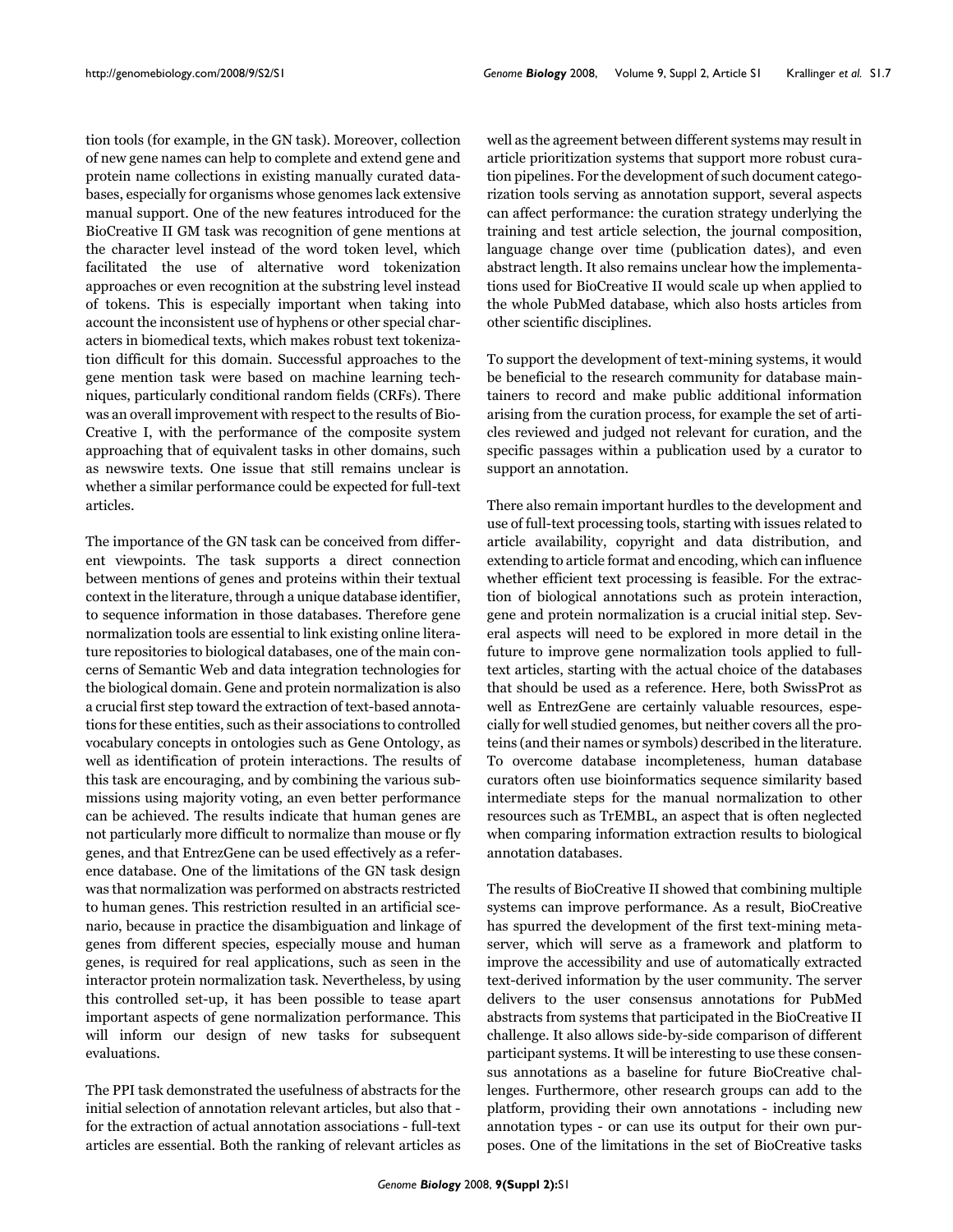was that different tasks were not aligned in terms of the data collections used. Future improvements would include the use of a common dataset for all three tasks, evaluating the gene mention, gene normalization, and biological annotation extraction on the same set of articles.

This BioCreative II supplement to *Genome Biology* includes the following: articles devoted to overviews of each of the three tasks; papers from a select set of participating teams who achieved good performance on multiple tasks or subtasks of BioCreative II; a review article providing an overview and introduction to existing text-mining systems for the biological domain; an article describing the BioCreative II metaserver; and an opinion paper consisting of multiple views on the current state-of-the-art and future prospects for text mining in biology.

## **Materials and methods Data and corpus collections**

A detailed description of the data preparation for each task can be found in the corresponding task overview articles within this supplement to *Genome Biology*. For the GM task, the training data consisted of the 15,000 sentences used in the first BioCreative (task 1A), with some additional revisions to improve the annotation consistency and to allow gene mention finding on the character level rather than on the word token level. The GM test data consisted of 5,000 additional PubMed sentences.

The GN task used similar procedures to those used in the first BioCreative 1B task. Citations derived from Gene Ontology Annotation records were used to select the documents. Domain experts extracted links of the human genes mentioned in these abstracts to their corresponding EntrezGene identifiers. To check annotation consistency, a human interannotator agreement experiment was performed, with results of around 90% pair-wise agreement. The final data collection provided for this task consisted of 281 abstracts for training and 262 for testing.

For the PPI task, the MINT and IntAct interaction database provided the data collections. For both databases, trained domain experts manually extract relevant interaction information from the literature to fill in structured database records, after detailed reading of full text articles. In general, there are three basic strategies for selection of articles for annotation: recommendation-based curation, where annotated article citations are mainly derived from other resources or databases; exhaustive curation of a specific set of journals of interest, where each article is examined in detail to derive potential annotations; and thematic curation, where articles are selected primarily based on a keyword search (for example, for cancer or cell cycle related papers). The IAS training data consisted of 3,536 protein abstracts that had been judged to be relevant for interaction annotation (according to any of the selection strategies), based on the actual content of both databases. Additionally, a set of 1,959 negative examples was distributed, corresponding to abstracts that were found not to be relevant to protein interaction annotation on the basis of exhaustive curation. The IAS test set had a total of 338 interaction relevant and 339 nonrelevant, recently published abstracts, generated by exhaustive curation. For the remaining PPI subtasks, the training data consisted of a set of 740 full-text documents previously curated by either MINT or IntAct, together with the corresponding annotation record. Each article was distributed in various formats, including PDF and HTML, as well as automatically generated plain text conversions. The blind test set consisted of 358 full-text documents curated by MINT or IntAct; these were withheld from release until after the BioCreative evaluation.

# **Overview of methods of participating systems**

The participating teams employed a variety of methods to produce submissions for BioCreative II tasks, ranging from machine learning techniques such as support vector machines [20] or CRFs [21], to approximate string matching and manually generated rules and patterns.

For detecting gene mentions, many teams used CRFs, partof-speech tagging, and stemming. Some participants also exploited domain-specific systems such as the GENIA tagger [22] or adapted general natural language processing (NLP) tools such as Mallet [23].

In case of the GN task, many groups used dictionary look-up methods, often coupled with sophisticated dictionary expansion and/or editing methods on existing databases such as EntrezGene. Other techniques included generation of lexical variants for gene and protein names and the filtering of highly ambiguous symbols. A number of systems applied sophisticated approximate string matching strategies and several used context-based disambiguation of gene names. Several teams combined one or more gene mention systems, similar to those used for the GM task, with a dictionary look-up approach to produce the ranked list of EntrezGene identifiers.

For the classification of interaction-relevant articles, the vast majority of systems used machine learning techniques, with support vector machines being the most successful approach. For the detection of the interaction pairs, most of the systems assumed co-occurrence of the interactor proteins within a predefined unit of text, often within a sentence. Nevertheless, some participants also took into account additional aspects, such as the average distance between the protein mentions derived from the whole paper. Overall, the strategies included the use of supervised learning-based sentence classifiers; detection of interaction-relevant verbs, keywords or word patterns; rule-based systems; use of information on the relative position of the sentences within the full-text article (for example, text from figure legends); integration of NLPrelated modules such as syntactic parsing; and the handling